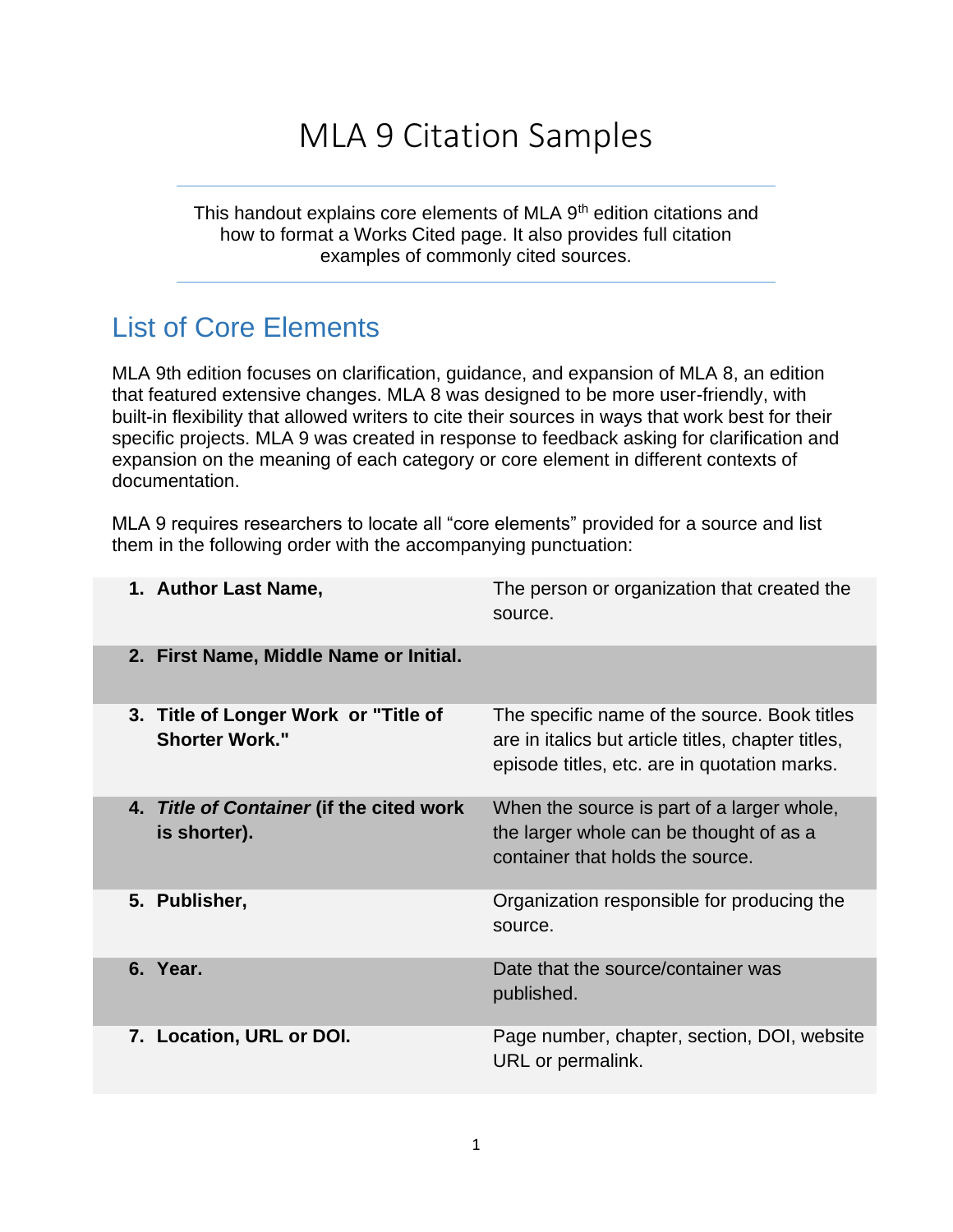## Works Cited Page Format

MLA citations are listed in a bibliography called the Works Cited page. List citations alphabetically by the last name of the first author, or if no author then by the letter of the first word in a title. The font should be 12 pt Times New Roman. For more formatting information see the sample below. For a screen-reader friendly version of a sample Works Cited page, visit the "MLA Sample Works Cited Page" on the Purdue Online Writing Lab (OWL):<https://owl.english.purdue.edu/owl/resource/747/12/>

|                   |                  |                                        | Centered at the top                                                                                        | Your name & page number<br>Last Name 1                                                   |                  |
|-------------------|------------------|----------------------------------------|------------------------------------------------------------------------------------------------------------|------------------------------------------------------------------------------------------|------------------|
|                   | Author           | Article Title                          | Works Cited                                                                                                |                                                                                          |                  |
|                   |                  |                                        | Koebler, Jason. "Cyberbullying Growing More Malicious, Experts Say." US News, 3 June 2011,                 |                                                                                          |                  |
| Hanging<br>indent |                  | malicious-experts-say.                 | <b>Book Title</b>                                                                                          | www.usnews.com/education/blogs/high-school-notes/2011/06/03/cyber-bullying-growing-more- |                  |
|                   |                  |                                        | Kowalski, Robin M. and Sue Limber. Cyberbuilying: Bullying in the Digital Age. 2 <sup>26</sup> ed., Wiley- |                                                                                          |                  |
| Double<br>spaced  | Blackwell, 2012. |                                        | Publisher & Publication date                                                                               | Number                                                                                   |                  |
|                   |                  |                                        | Woda, Tim. "Cyberbullying: Children as Victims and Predators." USA Today Magazine, vol. 143, no.           |                                                                                          |                  |
| Alphabetical      |                  | 2836, 2015, pp.32. MasterFILE Premier. | Containers                                                                                                 |                                                                                          |                  |
| order             |                  |                                        |                                                                                                            | libproxy.pcc.edu/login?qurl=http%3a%2f%2fsearch.ebscohost.com%2flogin.aspx%3fdirect%3dtr | Location<br>URL. |
|                   |                  |                                        | ue%26db%3df5h%26AN%3d100786211%26site%3dehost-live                                                         |                                                                                          | no http://       |

If you need an audio/video description of how to format a Works Cited page see this YouTube video from Purdue OWL:<https://youtu.be/EaFcJ3f4fJk>

### Citation Examples

| <b>Print Book</b> | 1. Author(s). Note: Use the format Last Name, First Name Middle<br>Name or Initial. If there are multiple authors, subsequent authors<br>names should be First Name Last Name. |
|-------------------|--------------------------------------------------------------------------------------------------------------------------------------------------------------------------------|
|                   | 2. Title of the Book. Note: Use italics for the title of a longer work like<br>a book and use headline-style capitalization.                                                   |
|                   | 3. Edition Note: If there are multiple editions, use the format<br>$1st/2nd/3rd$ ed.,                                                                                          |
|                   | 4. Publisher,                                                                                                                                                                  |
|                   | 5. Publication date.                                                                                                                                                           |
|                   | Example:<br>Lee, Harper. To Kill a Mockingbird. 1st ed., J. B. Lippincott & Co., 1960.                                                                                         |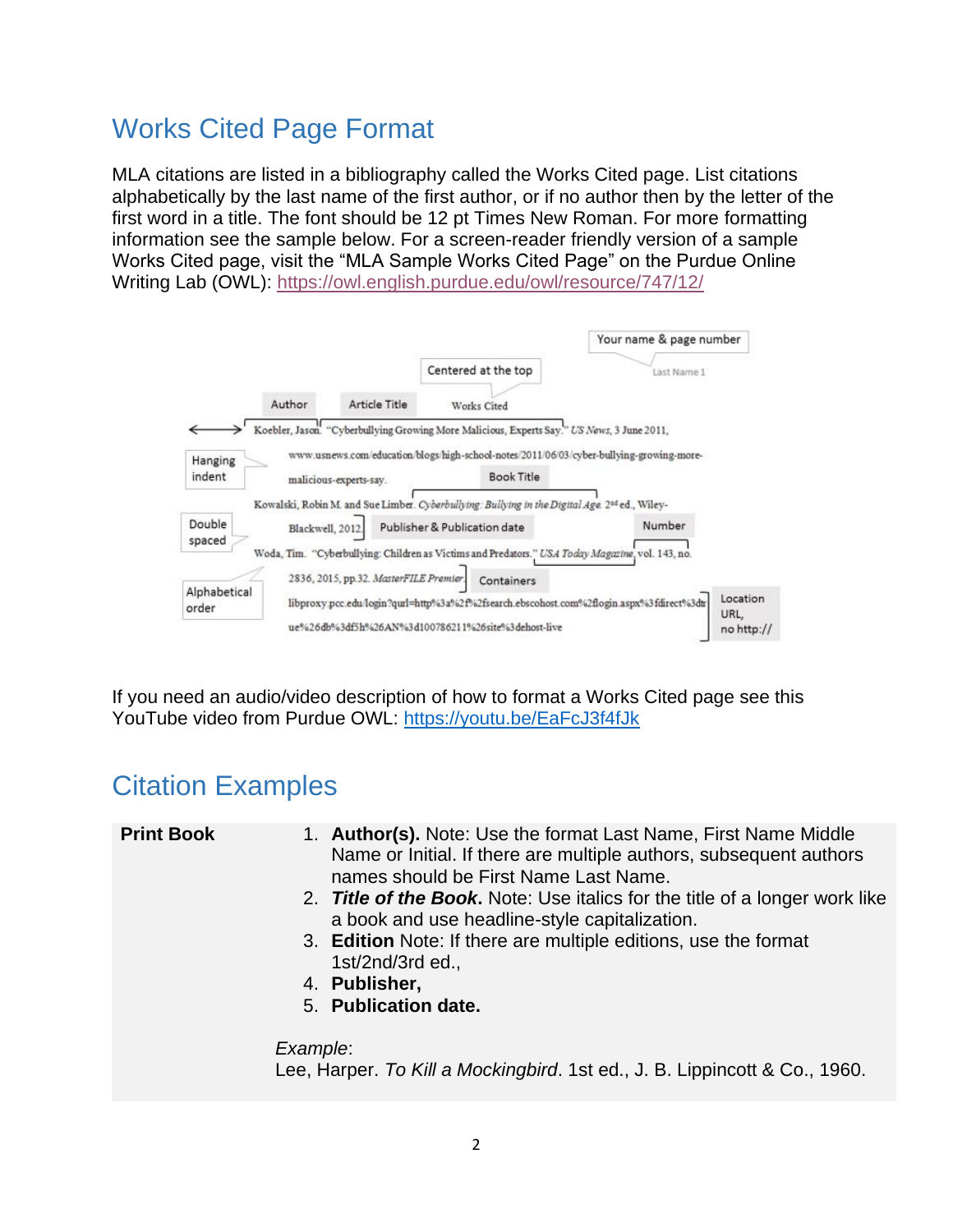| eBook                  | 1. Author(s). Note: Use the format Last Name, First Name Middle<br>Name or Initial. If there are multiple authors, subsequent authors<br>names should be First Name Last Name.<br>2. Title of the Book, Note: Use italics for the title of a longer work like<br>a book and use headline-style capitalization.<br>3. Editors, Note: If there is one editor, use the format edited by Last<br>Name, First Name. If there are multiple editors, subsequent editors<br>names should be First Name Last Name.<br>4. Publisher,<br>5. Publication date.<br>6. Database, Note: Use italics for names of databases.<br>7. URL or permalink.                                                                                                                                                                                                                                                                                                                                                                                                                                                                                                               |
|------------------------|----------------------------------------------------------------------------------------------------------------------------------------------------------------------------------------------------------------------------------------------------------------------------------------------------------------------------------------------------------------------------------------------------------------------------------------------------------------------------------------------------------------------------------------------------------------------------------------------------------------------------------------------------------------------------------------------------------------------------------------------------------------------------------------------------------------------------------------------------------------------------------------------------------------------------------------------------------------------------------------------------------------------------------------------------------------------------------------------------------------------------------------------------|
|                        | Example:<br>Davis, Cynthia, and Verner Mitchell. Literary Sisters: Dorothy West and<br>Her Circle, a Biography of the Harlem Renaissance. Rutgers<br>University Press, 2011. Ebook Central University Press, alliance-<br>primo.hosted.exlibrisgroup.com/permalink/f/j0np4a/CP7134421545<br>0001451.                                                                                                                                                                                                                                                                                                                                                                                                                                                                                                                                                                                                                                                                                                                                                                                                                                               |
| <b>Journal article</b> | 1. Author(s). Note: Use the format Last Name, First Name Middle<br>Name or Initial. If there are multiple authors, subsequent authors<br>names should be First Name Last Name.<br>2. "Title of the Article." Note: Include the title of a shorter work like<br>an article in a journal in quotation marks and use headline-style<br>capitalization.<br>3. Title of the Journal, Note: Use italics for the title of a longer work<br>like a journal and use headline-style capitalization.<br>4. vol. #,<br>5. no. #, Note: If there is no additional number after the volume, only<br>include the volume number.<br>6. Publication date,<br>7. рр. ххх-ххх.<br>If accessed online or in a library database<br><b>Database, Note: Use italics for names of databases.</b><br><b>URL or permalink.</b><br>Example:<br>Gosine, Kevin, and Emmanuel Tabi. "Disrupting Neoliberalism and<br>Bridging the Multiple Worlds of Marginalized Youth via Hip-Hop<br>Pedagogy: Contemplating Possibilities." Review of Education,<br>Pedagogy, and Cultural Studies, vol. 38, no. 5, 2016, pp. 445-<br>467. Research Gate, doi: 10.1080/10714413.2016.1221712. |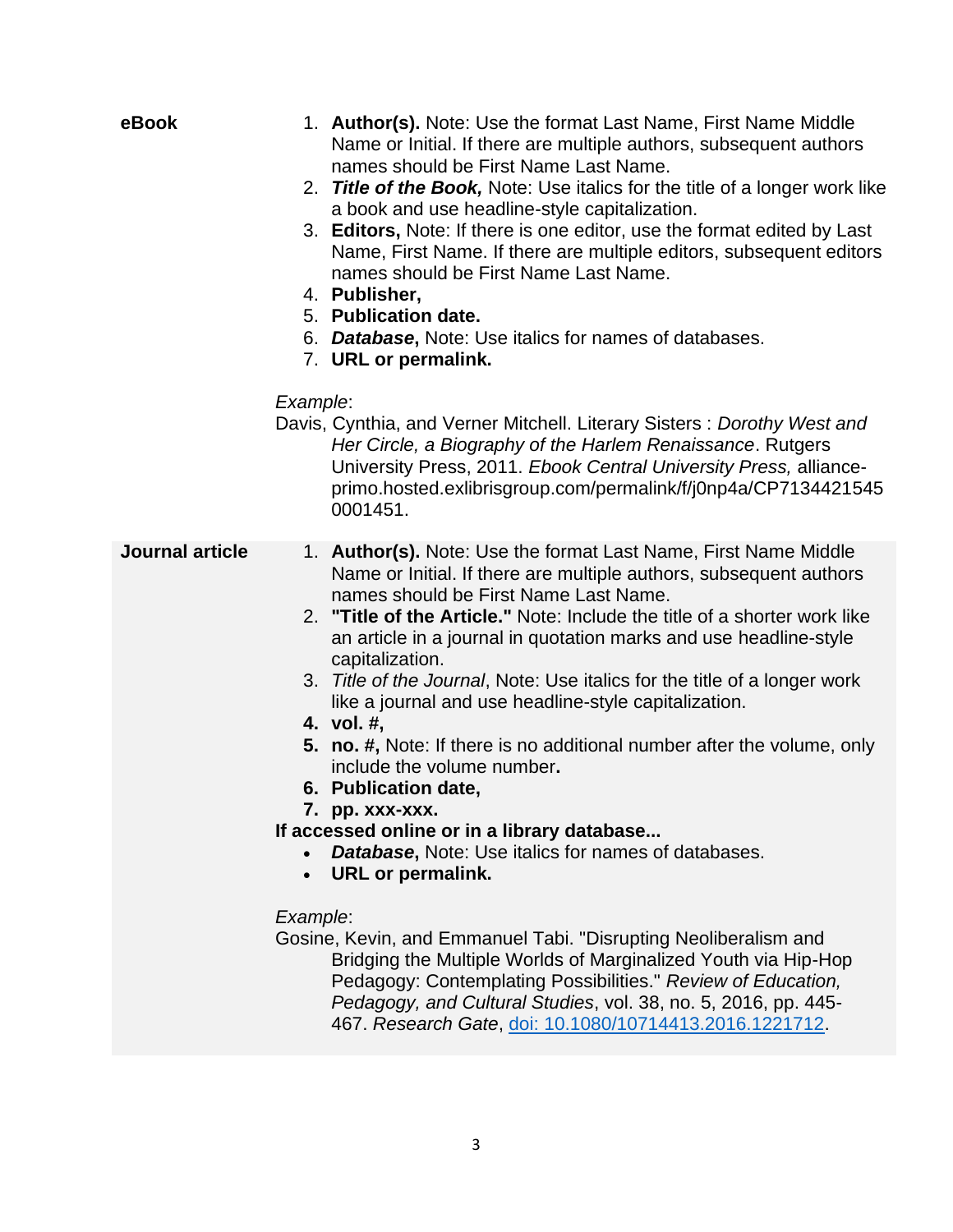#### **News/Magazine article**

- **1. Author(s).** Note: Use the format Last Name, First Name Middle Name or Initial. If there are multiple authors, subsequent authors names should be First Name Last Name**.**
- **2. "Title of the Article**." Note: Include the title of a shorter work in quotation marks and use headline-style capitalization**.**
- 3. *Title of the Newspaper or Magazine***,** Note: Use italics for the title of a longer work like a newspaper or online publication and use headline-style capitalization.
- **4. Publication date,** Note: Use the format Date Abbreviated Month Year.
- **5. URL.**

#### *Example*:

Cochrane, Emily, and Noah Weiland. "Hillary Clinton, the N.F.L., Roy Moore and Other Asides from the President." *The New York Times*, 16 Nov. 2018, [https://nyti.ms/2zf1TPB.](https://nyti.ms/2zf1TPB)

- **Book Chapter** 1. **Author(s) of the Chapter.** Note: Use the format Last Name, First Name Middle Name or Initial. If there are multiple authors, subsequent authors names should be First Name Last Name.
	- **2. "Title of the Chapter."** Note: Include the title of a shorter work like a chapter in quotation marks and use headline-style capitalization**.**
	- **3.** *Title of the Book,* Note: Use italics for the title of a longer work like a book and use headline-style capitalization**.**
	- 4. **Editors,** Note: If there is one editor, use the format edited by Last Name, First Name. If there are multiple editors subsequent editors names should be First Name Last Name.
	- **5. Publisher,**
	- **6. Publication date,**
	- **7. pp. xxx-xxx.**
	- **8.** *Database***,** Note: Use italics for names of databases**.**
	- **9. URL or permalink.**

#### *Example*:

Green, David. "Supporting the Academic Success of Hispanic Students." *College Libraries and Student Culture: What We Now Know*, edited by Andrew D. Asher and Lynda M. Duke, ALA Editions, 2011. *Ebook Central Academic Complete*, [https://alliance](https://alliance-primo.hosted.exlibrisgroup.com/permalink/f/j0np4a/CP71189527330001451)[primo.hosted.exlibrisgroup.com/permalink/f/j0np4a/CP7118952733](https://alliance-primo.hosted.exlibrisgroup.com/permalink/f/j0np4a/CP71189527330001451) [0001451.](https://alliance-primo.hosted.exlibrisgroup.com/permalink/f/j0np4a/CP71189527330001451)